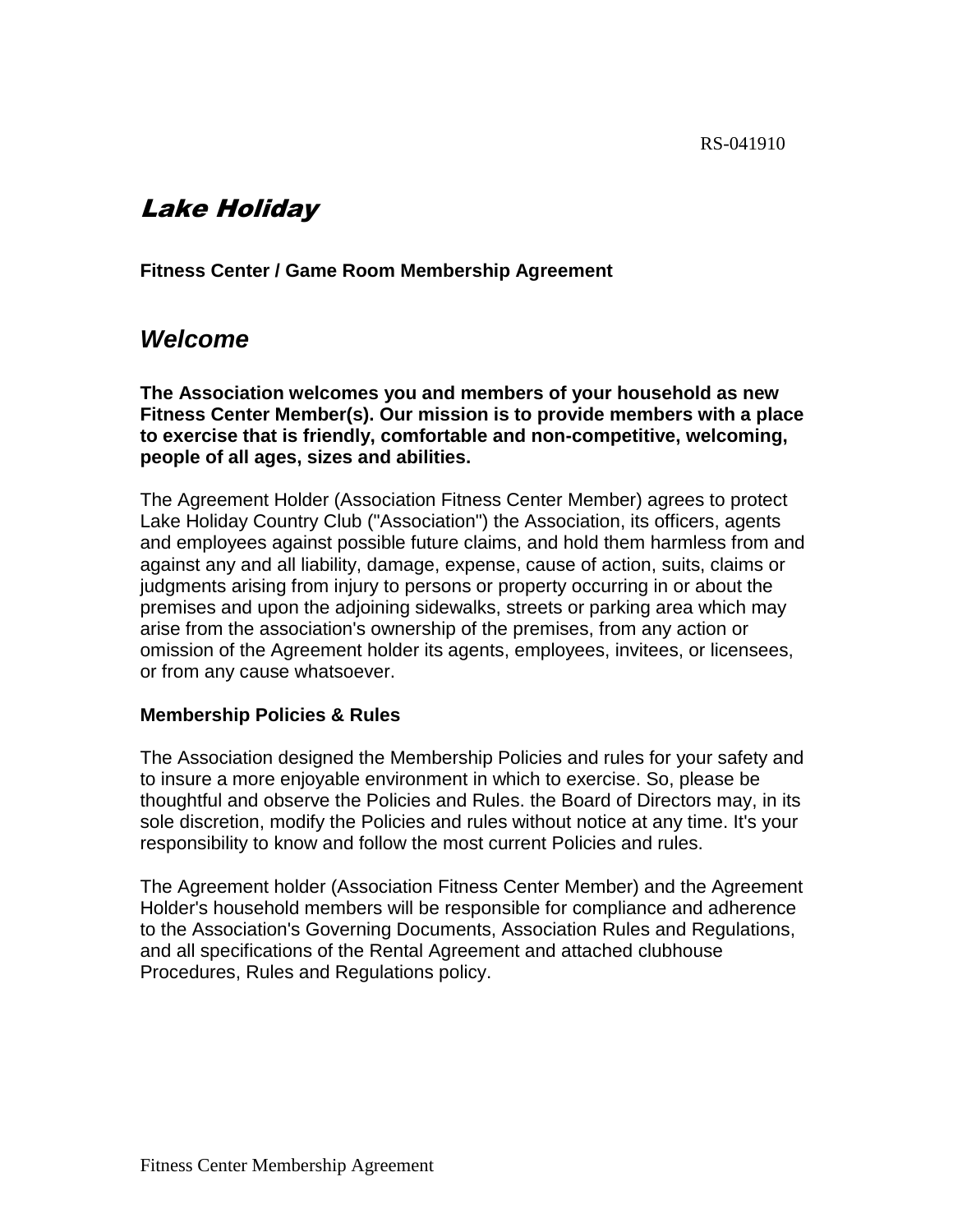### **Only an Association Member may enter into this agreement with the Association, conditions of use are detailed below:**

### **Exercise Room Rules & Policies**

Hours of operation: 4:00 AM to 10:00 PM, seven (7) days a week.

- 1. Access cards (FOB) are available for purchase at the Association Office.
- 2. Only an Eligible Member; as that term is defined in the Lake Holiday Bylaws, Article II, Section 10; will be permitted to use this facility. If a member ceases to be an Eligible Member, their FOB Card will be deactivated, not permitting access.
- 3. All participants are to comply with the posted directives regarding enforcement of policies related to equipment use, safety, programming, exercise techniques and policies.
- 4. Members must wear appropriate exercise attire at all times. No open-toed shoes, open backed shoes, boots, or sandals are allowed. Failure to dress properly will result in denial to workout.
- 5. The Exercise Room is only to be used by people with approved admittance and a valid FOB . FOB Cards, may not be used by any person other than members of the household to which it is issued. FOB Cards are not transferable. There is a charge for lost FOB Cards.
- 6. The Association office must be notified immediately of a FOB Card which has been lost or stolen. The card will be cancelled and management will sell the Member a new card.
- 7. Disrupting or interfering with the workout of another Member is not allowed.
- 8. Observe proper personal hygiene by wearing clean clothing.
- 9. Members must wipe off all equipment after use. Members must bring their own towels. The Association does not provide them.
- 10. The Association is not responsible for lost or stolen personal items.
- 11. Except for capped water bottle, eating or drinking is prohibited. Please dispose of all trash in the proper bins outside of the Exercise Room.
- 12. Slow down, clear, and reset the cardio-respiratory equipment for the next Member. Keep all cardio workouts to 30 minutes maximum if someone is waiting to use the equipment.
- 13. The Association welcomes Personal Trainers with the following conditions:
	- They sign-in at the Association Office
	- Provide a written statement from the Member authorizing their service
	- Proof of Insurance
	- Sign a hold harmless agreement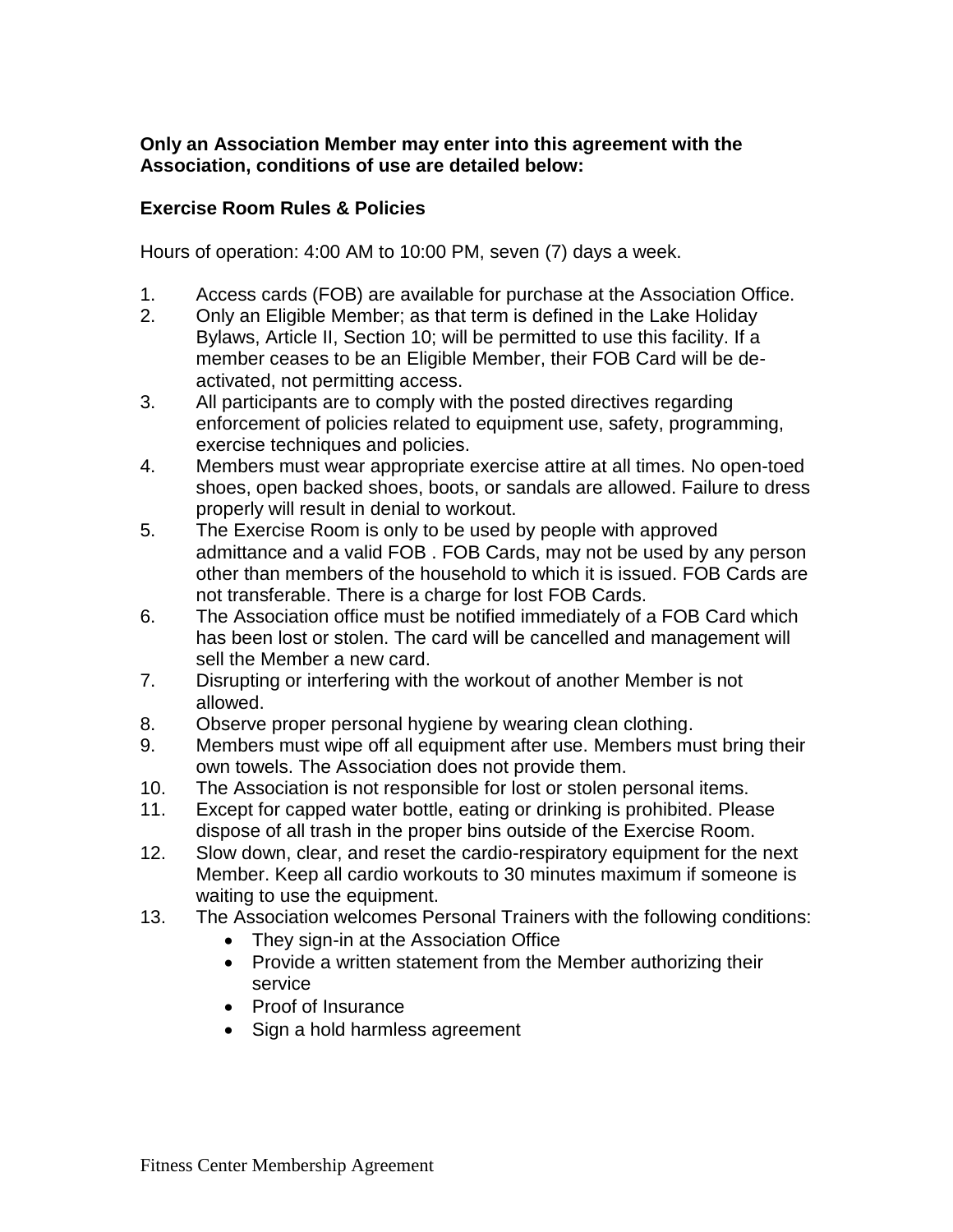- 14. All Equipment is to be used at the Member's own risk. Members should consult a physician prior to using the facility to ensure they can safely utilize the Exercise Room Equipment.
- 15. Users under the age of 16 years old must be under the supervision of a parent or a responsible adult (21 years or older).
- 16. Exercise room participants should report all equipment problems, personal injuries, and specific concerns immediately to the Association office.
- 17. Video cameras and audio equipment have been installed in the exercise room. The purpose of video and audio recordings is to help improve safety and security for the users. Video and audio recordings will be maintained for a period of up to thirty (30 days).
- 18. Absolutely no objects such as nails, tacks, scotch tape, candles or substances which cause permanent damage will be placed on the walls, ceilings or window surfaces.
- 19. All refuse and personal property of the Agreement holder and household members must be removed before exiting the facility. if you are the last one to leave the facility regardless of the time of day, please turn off the lights and close the door securely behind you as you leave.
- 20. The Association, its agents, officers, and employees, assumes no responsibility for the personal property of anyone using the Clubhouse during the times of reserved use.

### *Reminders.......*

### **Conflicts Regarding Use**

Please don't linger on the equipment because other members may want to use it. No member should monopolize the equipment or weights, In short, observe gym etiquette. If there is a conflict over use, let the Association Management resolve it.

### **Prohibited Items & Activity**

**No Alcohol, Drugs, or Smoking:** You cannot use the Facilities or engage in any activity at the Association while under the influence of drugs, or alcohol. Also, the Association does not permit smoking, alcohol, illegal drugs, including steroids in the Exercise Facilities.

**No Photographic or Video Equipment:** No photography, video taping, filming or audio recording is permitted on these premises without written permission of management.

**Outside Equipment:** The Association prohibits the use of outside equipment in the Exercise Room.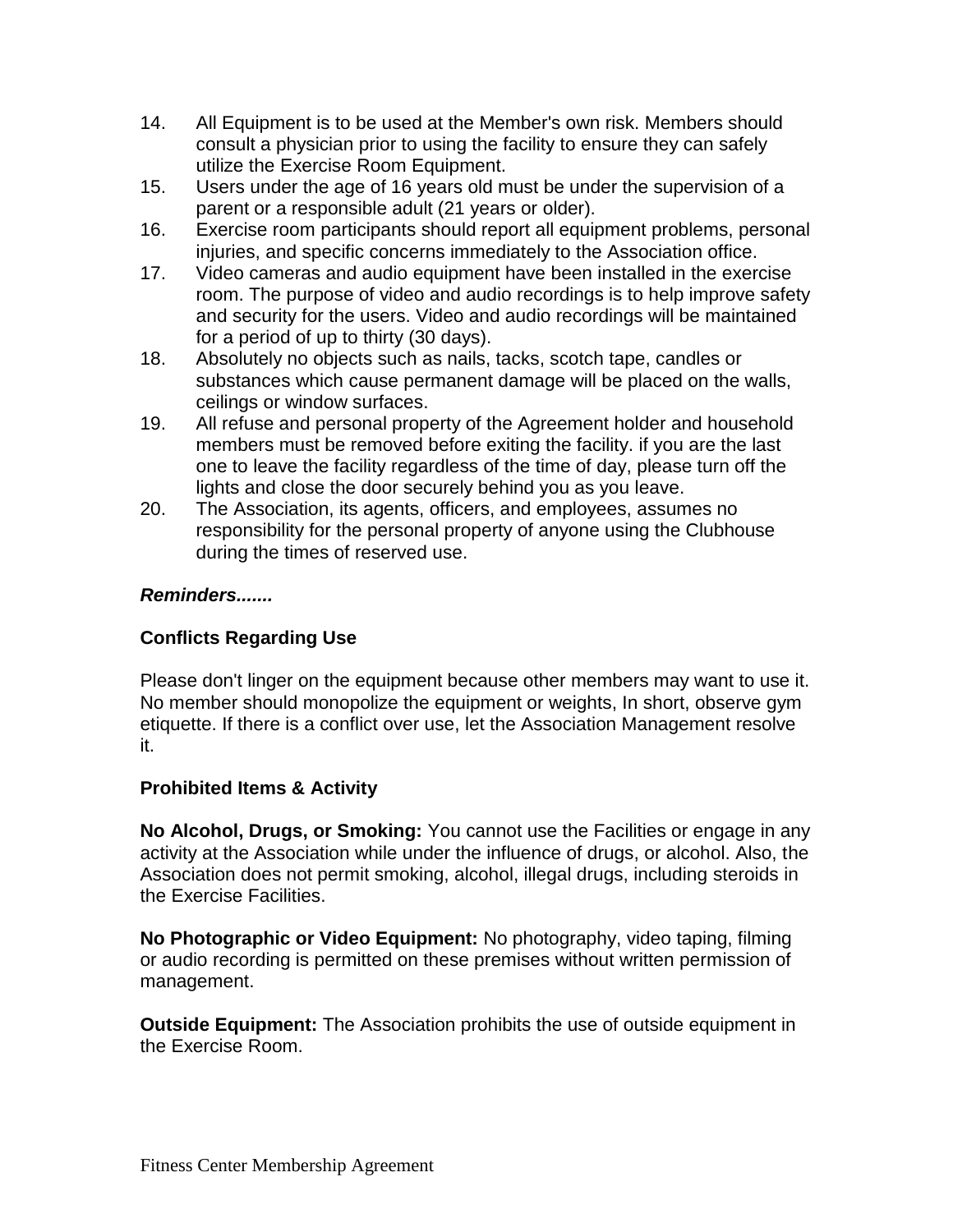#### **Violation of Rules**

If any member or guest violates any of the Policies or Rules, the Association will ask that person to stop or leave. A violation may also cause the Association to terminate the violator's membership according to the terms of the Membership Agreement.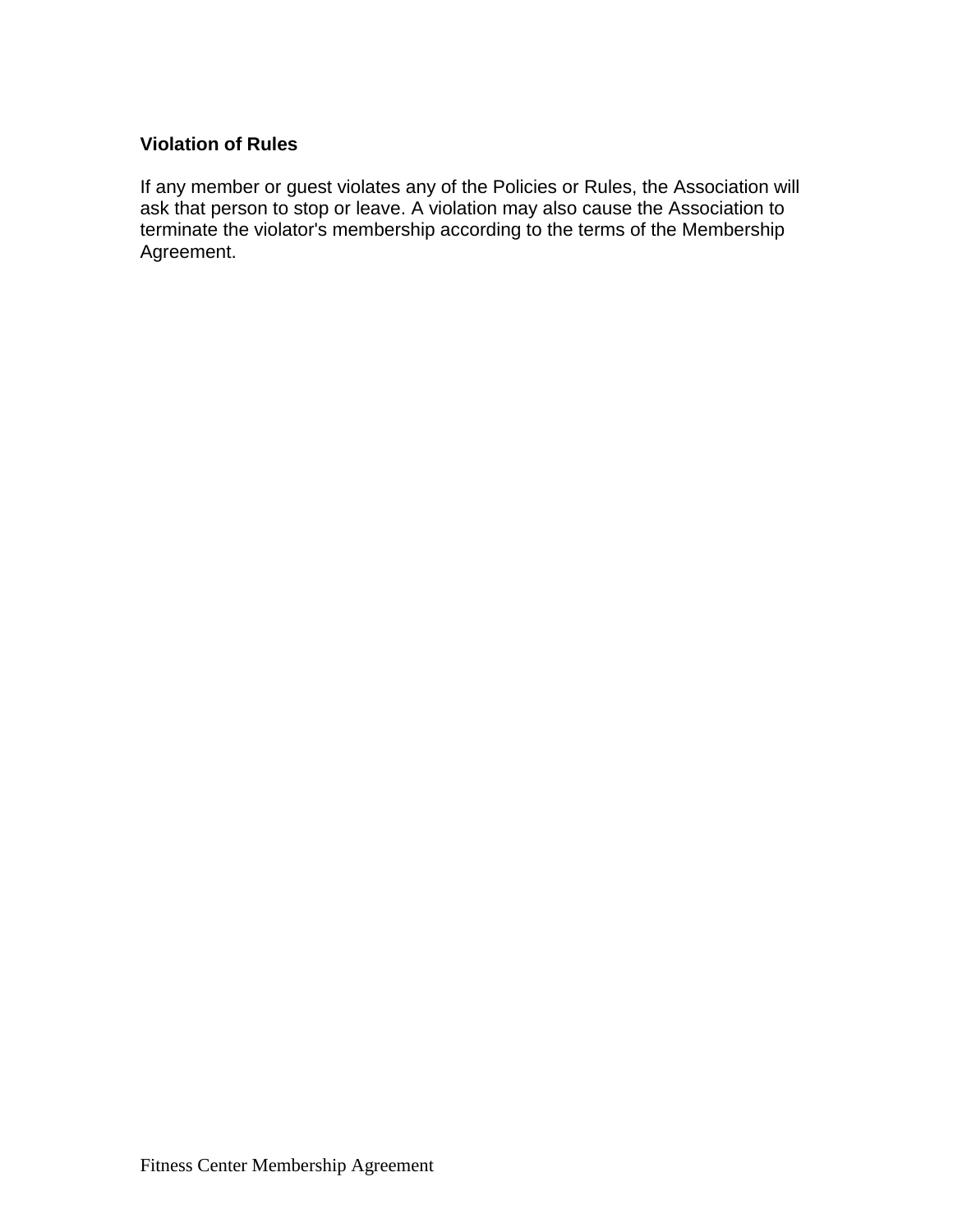# **Fitness Center / Game Room Membership Agreement**

|                                                                           | Sect._____Lot______ |
|---------------------------------------------------------------------------|---------------------|
|                                                                           |                     |
|                                                                           |                     |
| Name(s) / Ages of all Household Member(s) who will be using the facility: |                     |
|                                                                           |                     |
|                                                                           |                     |
|                                                                           |                     |
|                                                                           |                     |
|                                                                           |                     |

This Agreement is between the above named Association Member (Agreement Holder) and Lake Holiday Country Club. The term of this agreement is effective as of the date of signature below. The agreement terminates at the request of the Agreement Holder: whenever the Agreement Holder's Association Membership is suspended in accordance with the Lake Holiday Bylaws, Article III.

In consideration therefore, the undersigned Agreement Holder agrees to pay a \$10.00 fee per access card (FOB).

|--|

Signature Date Date Date

**For Office Use Only:**

 $By:$ 

Signature of Association Staff Member Date

Card Number assigned:  $\Box$